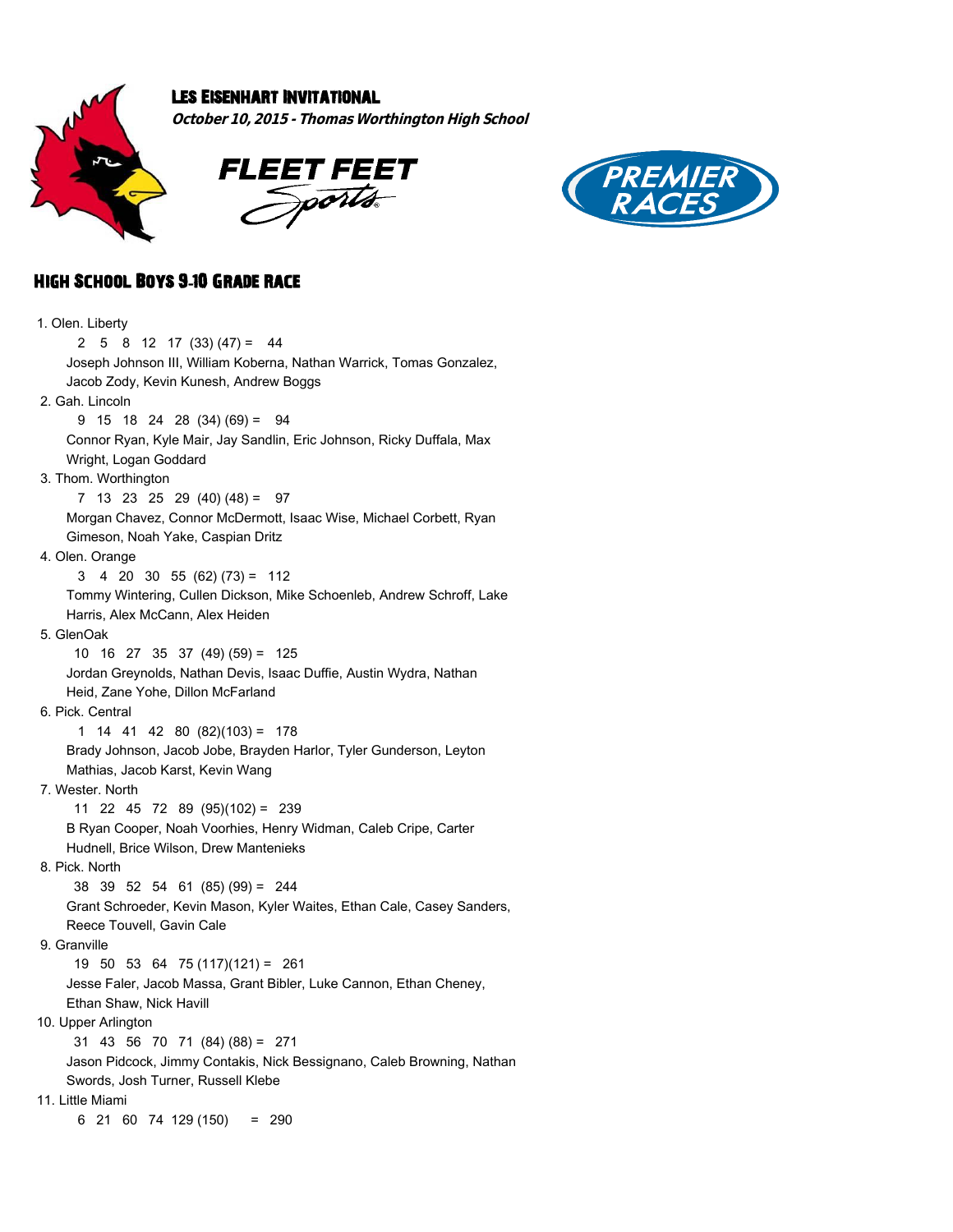Dawson Paul, Tejas Dinesh, Jacob Anderson, Michael Ertel, Alexander Fletcher, Benjamin Long 12. Wor. Kilbourne 32 36 58 91 98 (105)(130) = 315 Trevor Boughton, Max Shafran, Joshua Bowen, Randy Findell, Michael Barnewell, Harry Morse, Maverick List 13. Hoover 51 68 76 87 94 (97)(124) = 376 Cooper Hurin, John Paul Kreidler, Jonathan Semrau, Chase Pfeil, Tomek Metz, Zach Art, Drew Shotts 14. Hil. Bradley 26 63 93 96 104 (112)(115) = 382 Matt Zellner, Nick Smith, Matt Sluzele, Ben Wagner, Damion Bontz, Max Lanum, Jason Sluzele 15. Wester. Central 44 86 100 108 119 (137)(146) = 457 Dominic Letterio, Ben Smith, Jacob Owerns, Caleb Pelzmann, Nathan Schroeder, Hunter Matthews, Zach Rush 16. Dub. Scioto 46 66 107 126 138 (139)(141) = 483 Joel David, William Clark, Brayden Davis, Evan Hall, Brian Max Eveland, Sean McGowan, Louis Lipthratt 17. St. Charles 65 81 111 114 116 (118)(127) = 487 Cameron Deshetler, George Economus, Gavin Legrand, Jacob Franz, Jacob Egelhoff, Christopher Dixon, Adam Groene 18. Colerain 67 77 78 128 144 (145)(148) = 494 Cole Zint, John Bennett, Ben Plylar, Tyler Reis, Edem Nevis, Adam Matre, Kadin Rioux 19. Marysville 83 90 101 120 125 (140)(143) = 519 Josh Sgambellone, Andrew Beverlin, Zack Dumbauld, Chris Borjas, Josh Zweizig, Brendan Hammond, Caleb Powell 20. Fairfield 106 109 113 122 135 (151)(153) = 585 Luke Kanner, Jarron Lakes, Finn Gray, Bryce Lakes, Max Ficker, Jack Biondo, Trevor Robertson 21. Dub. Coffman 92 110 123 131 132 (142)(149) = 588 Ryan Rowe, Michael Brown, Chris Yao, Richard An, Lucas Klosterman, Sean McDerment, Brette An 22. Oak Hills 57 79 147 152 154 = 589 Cory Thacker, Samuel Herzog, Kevin Callahan, Alexander Passalacqua, Brett Leatherman 23. Reynoldsburg 133 134 136 155 156 = 714 Dylan Davis, Andrew Crider, Gary McCreary, Michael Strefelt, Vernon **Crafter** 

| Place | <b>TmPI</b> | Bib# | Name                    | School        | Mile 1 | Mile 2 | <b>Time</b> | Pace |
|-------|-------------|------|-------------------------|---------------|--------|--------|-------------|------|
|       |             |      | 2660 Brady Johnson      | Pick. Central | 5:01   | 10:41  | 16:52       | 5:27 |
|       |             |      | 2539 Joseph Johnson III | Olen. Liberty | 5:10   | 10:56  | 17:08       | 5:32 |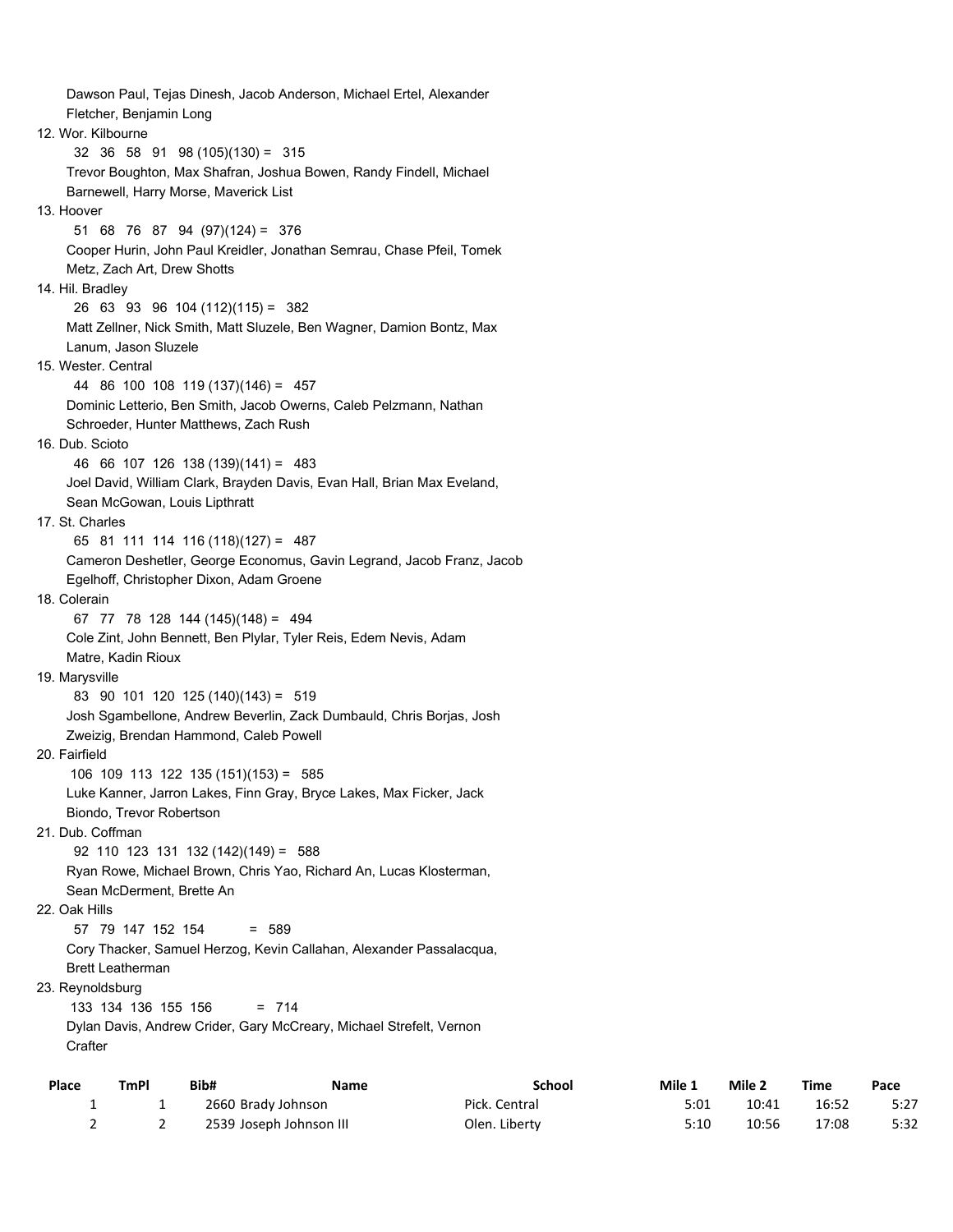| 3  | 3      | 2645 Tommy Wintering   | Olen. Orange           | 5:15 | 10:55 | 17:11          | 5:33 |
|----|--------|------------------------|------------------------|------|-------|----------------|------|
| 4  | 4      | 2602 Cullen Dickson    | Olen. Orange           | 5:08 | 10:53 | 17:13          | 5:34 |
| 5  | 5      | 2545 William Koberna   | Olen. Liberty          | 5:12 | 10:59 | 17:21          | 5:36 |
| 6  | 6      | 2442 Dawson Paul       | Little Miami           | 5:11 | 10:59 | 17:28          | 5:38 |
| 7  | 7      | 2825 Morgan Chavez     | Thom. Worthington      | 5:22 | 11:08 | 17:34          | 5:40 |
| 8  | 8      | 2585 Nathan Warrick    | Olen. Liberty          | 5:12 | 11:02 | 17:38          | 5:42 |
| 9  | 9      | 2249 Connor Ryan       | Gah. Lincoln           | 5:13 | 11:02 | 17:42          | 5:43 |
| 10 | $10\,$ | 2285 Jordan Greynolds  | GlenOak                | 5:14 | 11:11 | 17:48          | 5:45 |
| 11 | 11     | 2972 B Ryan Cooper     | Wester. North          | 5:11 | 11:13 | 17:50          | 5:46 |
| 12 | 12     | 2533 Tomas Gonzalez    | Olen. Liberty          | 5:09 | 10:58 | 17:51          | 5:46 |
| 13 | 13     | 2850 Connor McDermott  | Thom. Worthington      | 5:20 | 11:18 | 17:52          | 5:46 |
| 14 | 14     | 2659 Jacob Jobe        | Pick. Central          | 5:25 | 11:18 | 17:54          | 5:47 |
| 15 | 15     | 2240 Kyle Mair         | Gah. Lincoln           | 5:11 | 11:11 | 17:54          | 5:47 |
| 16 | 16     | 2277 Nathan Devis      | GlenOak                | 5:16 | 11:18 | 17:54          | 5:47 |
| 17 | 17     | 2592 Jacob Zody        | Olen. Liberty          | 5:12 | 11:12 | 17:55          | 5:47 |
| 18 | 18     | 2251 Jay Sandlin       | Gah. Lincoln           | 5:19 | 11:18 | 17:58          | 5:48 |
| 19 | 19     | 2331 Jesse Faler       | Granville              | 5:18 | 11:21 | 18:00          | 5:49 |
| 20 | $20\,$ | 2638 Mike Schoenleb    | Olen. Orange           | 5:19 | 11:17 | 18:02          | 5:49 |
| 21 | 21     | 2436 Tejas Dinesh      | Little Miami           | 5:12 | 11:24 | 18:02          | 5:49 |
| 22 | 22     | 2990 Noah Voorhies     | Wester. North          | 5:32 | 11:30 | 18:02          | 5:49 |
| 23 | 23     | 2865 Isaac Wise        | Thom. Worthington      | 5:34 | 11:30 | 18:04          | 5:50 |
|    |        | 2238 Eric Johnson      | Gah. Lincoln           | 5:21 |       |                | 5:50 |
| 24 | 24     | 2830 Michael Corbett   | Thom. Worthington      | 5:28 | 11:30 | 18:04<br>18:08 | 5:51 |
| 25 | 25     |                        |                        |      | 11:28 |                |      |
| 26 | 26     | 2392 Matt Zellner      | Hil. Bradley           | 5:30 | 11:28 | 18:09          | 5:52 |
| 27 | 27     | 2278 Isaac Duffie      | GlenOak                | 5:33 | 11:32 | 18:10          | 5:52 |
| 28 | 28     | 2232 Ricky Duffala     | Gah. Lincoln           | 5:16 | 11:18 | 18:13          | 5:53 |
| 29 | 29     | 2837 Ryan Gimeson      | Thom. Worthington      | 5:32 | 11:30 | 18:16          | 5:54 |
| 30 | 30     | 2639 Andrew Schroff    | Olen. Orange           | 5:16 | 11:27 | 18:17          | 5:54 |
| 31 | 31     | 2905 Jason Pidcock     | <b>Upper Arlington</b> | 5:30 | 11:30 | 18:21          | 5:55 |
| 32 | 32     | 2997 Trevor Boughton   | Wor. Kilbourne         | 5:35 | 11:36 | 18:24          | 5:57 |
| 33 | 33     | 2546 Kevin Kunesh      | Olen. Liberty          | 5:51 | 11:57 | 18:25          | 5:57 |
| 34 | 34     | 2257 Max Wright        | Gah. Lincoln           | 5:33 | 11:52 | 18:28          | 5:58 |
| 35 | 35     | 2314 Austin Wydra      | GlenOak                | 5:30 | 11:44 | 18:30          | 5:58 |
| 36 | 36     | 3014 Max Shafran       | Wor. Kilbourne         | 5:29 | 11:36 | 18:31          | 5:59 |
| 37 | 37     | 2292 Nathan Heid       | GlenOak                | 5:31 | 11:43 | 18:31          | 5:59 |
| 38 | 38     | 2722 Grant Schroeder   | Pick. North            | 5:36 | 11:50 | 18:31          | 5:59 |
| 39 | 39     | 2701 Kevin Mason       | Pick. North            | 5:30 | 11:49 | 18:32          | 5:59 |
| 40 | 40     | 2868 Noah Yake         | Thom. Worthington      | 5:19 | 11:26 | 18:32          | 5:59 |
| 41 | 41     | 2656 Brayden Harlor    | Pick. Central          | 5:38 | 11:47 | 18:32          | 5:59 |
| 42 | 42     | 2655 Tyler Gunderson   | Pick. Central          | 5:38 | 11:48 | 18:33          | 5:59 |
| 43 | 43     | 2876 Jimmy Contakis    | <b>Upper Arlington</b> | 5:28 | 11:40 | 18:35          | 6:00 |
| 44 | 44     | 2956 Dominic Letterio  | Wester. Central        | 5:32 | 11:44 | 18:37          | 6:01 |
| 45 | 45     | 2815 Jonny Pusateri    | St. Thomas Aquinas     | 5:47 | 11:56 | 18:38          | 6:01 |
| 46 | 46     | 2993 Henry Widman      | Wester. North          | 5:35 | 11:47 | 18:39          | 6:01 |
| 47 | 47     | 2178 Joel David        | Dub. Scioto            | 5:30 | 11:49 | 18:40          | 6:01 |
| 48 | 48     | 2519 Andrew Boggs      | Olen. Liberty          | 5:33 | 11:45 | 18:41          | 6:02 |
| 49 |        | 2570 Benjamin Schwartz | Olen. Liberty          | 5:33 | 11:46 | 18:42          | 6:02 |
| 50 |        | 2562 Eric Pohlman      | Olen. Liberty          | 5:39 | 11:51 | 18:43          | 6:03 |
| 51 | 49     | 2833 Caspian Dritz     | Thom. Worthington      | 5:45 | 11:49 | 18:43          | 6:03 |
| 52 |        | 2544 Zachary King      | Olen. Liberty          | 5:35 | 11:50 | 18:43          | 6:03 |
| 53 | 50     | 2316 Zane Yohe         | GlenOak                | 5:52 | 12:00 | 18:45          | 6:03 |
| 54 | 51     | 2337 Jacob Massa       | Granville              | 5:57 | 12:02 | 18:45          | 6:03 |
| 55 | 52     | 2400 Cooper Hurin      | Hoover                 | 5:39 | 11:59 | 18:46          | 6:03 |
| 56 | 53     | 2726 Kyler Waites      | Pick. North            | 5:35 | 11:50 | 18:47          | 6:04 |
|    |        |                        |                        |      |       |                |      |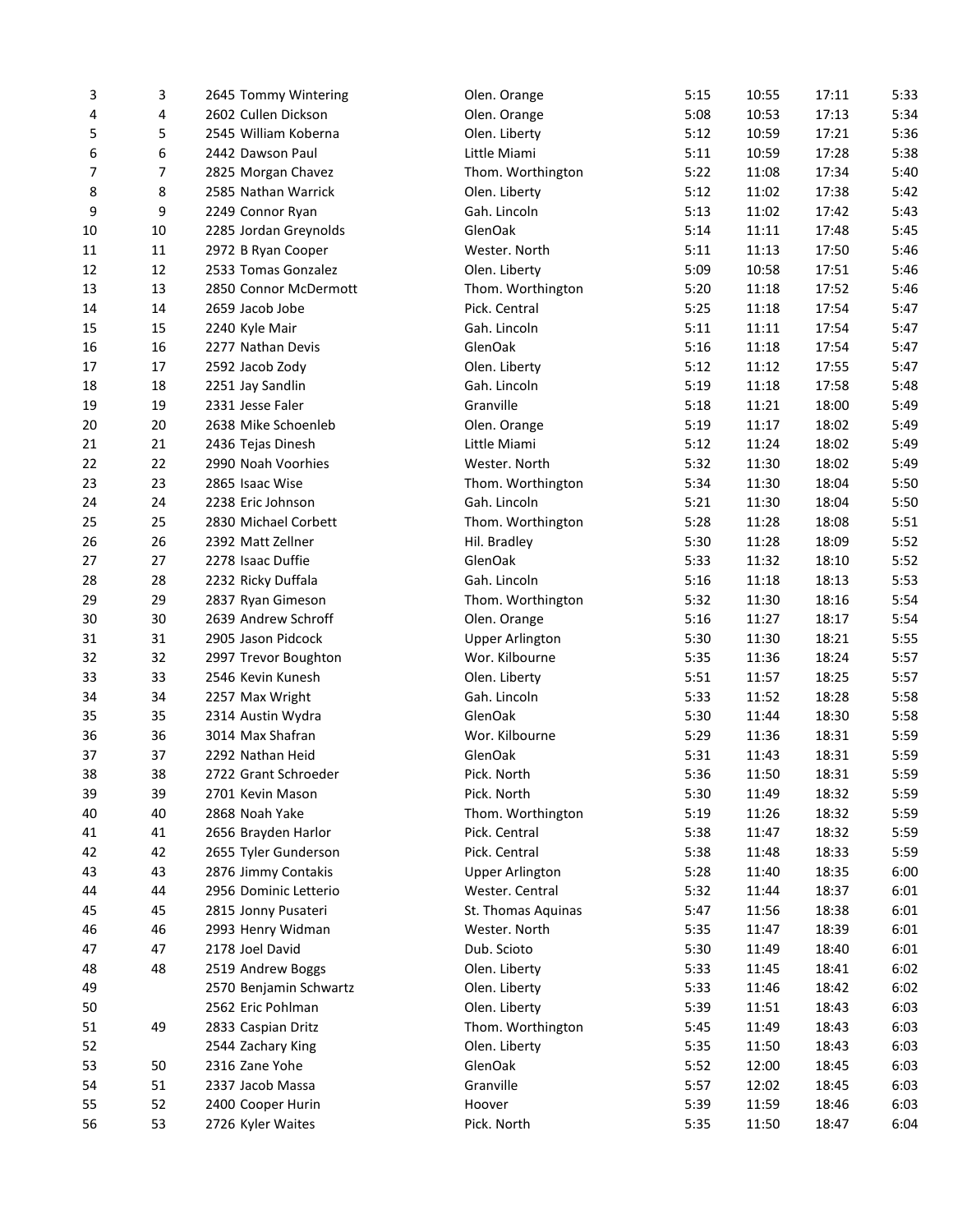| 57         | 54 | 2319 Grant Bibler       | Granville              | 5:36 | 11:58 | 18:48          | 6:04 |
|------------|----|-------------------------|------------------------|------|-------|----------------|------|
| 58         | 55 | 2681 Ethan Cale         | Pick. North            | 5:32 | 11:50 | 18:48          | 6:04 |
| 59         | 56 | 2607 Lake Harris        | Olen. Orange           | 5:42 | 11:54 | 18:50          | 6:05 |
| 60         | 57 | 2872 Nick Bessignano    | <b>Upper Arlington</b> | 5:33 | 11:55 | 18:53          | 6:06 |
| 61         |    | 2540 Grant Jones        | Olen. Liberty          | 5:38 | 12:00 | 18:54          | 6:06 |
| 62         |    | 2522 Evan Butterman     | Olen. Liberty          | 5:42 | 12:03 | 18:55          | 6:06 |
| 63         | 58 | 2508 Cory Thacker       | Oak Hills              | 5:52 | 12:00 | 18:55          | 6:07 |
| 64         | 59 | 2998 Joshua Bowen       | Wor. Kilbourne         | 5:36 | 11:54 | 18:56          | 6:07 |
| 65         | 60 | 2299 Dillon McFarland   | GlenOak                | 5:48 | 12:00 | 18:56          | 6:07 |
| 66         | 61 | 2435 Jacob Anderson     | Little Miami           | 5:44 | 12:01 | 18:57          | 6:07 |
| 67         | 62 | 2721 Casey Sanders      | Pick. North            | 5:51 | 12:03 | 18:57          | 6:07 |
| 68         | 63 | 2626 Alex McCann        | Olen. Orange           | 5:41 | 11:58 | 18:58          | 6:07 |
| 69         | 64 | 2388 Nick Smith         | Hil. Bradley           | 5:49 | 12:02 | 18:59          | 6:08 |
| $70\,$     | 65 | 2323 Luke Cannon        | Granville              | 5:52 | 11:58 | 18:59          | 6:08 |
| $71\,$     | 66 | 2757 Cameron Deshetler  | St. Charles            | 5:34 | 12:08 | 19:02          | 6:09 |
| 72         |    | 2521 Ethan Burns        | Olen. Liberty          | 5:46 | 12:13 | 19:03          | 6:09 |
| 73         | 67 | 2177 William Clark      | Dub. Scioto            | 5:31 | 11:54 | 19:04          | 6:09 |
| 74         | 68 | 2111 Cole Zint          | Colerain               | 5:58 | 12:16 | 19:04          | 6:09 |
| 75         | 69 | 2403 John Paul Kreidler | Hoover                 | 5:47 | 12:03 | 19:05          | 6:10 |
| 76         |    | 2309 Samuel Santavicca  | GlenOak                | 5:48 | 12:02 | 19:05          | 6:10 |
| 77         | 70 | 2234 Logan Goddard      | Gah. Lincoln           | 5:24 | 12:00 | 19:05          | 6:10 |
| 78         | 71 | 2873 Caleb Browning     | <b>Upper Arlington</b> | 5:56 | 12:20 | 19:06          | 6:10 |
| 79         | 72 | 2916 Nathan Swords      | <b>Upper Arlington</b> | 5:42 | 12:06 | 19:06          | 6:10 |
| 80         |    | 2547 Tyler Lackey       | Olen. Liberty          | 5:41 | 12:03 | 19:08          | 6:11 |
| 81         | 73 | 2974 Caleb Cripe        | Wester. North          | 5:36 | 11:56 | 19:09          | 6:11 |
| 82         | 74 | 2610 Alex Heiden        | Olen. Orange           | 5:47 | 12:14 | 19:09          | 6:11 |
| 83         |    | 2820 Jacob Allen        | Thom. Worthington      | 5:46 | 12:15 | 19:10          | 6:11 |
| 84         | 75 | 2437 Michael Ertel      | Little Miami           | 5:48 | 12:11 | 19:11          | 6:12 |
| 85         | 76 | 2809 Joseph Lewis       | St. Thomas Aquinas     | 5:58 | 12:19 | 19:14          | 6:12 |
| 86         | 77 | 2325 Ethan Cheney       | Granville              | 5:32 | 11:56 | 19:14          | 6:13 |
| 87         |    | 2582 Lucas Unver        | Olen. Liberty          | 5:34 | 11:56 | 19:15          | 6:13 |
| 88         |    | 2584 Nolan Vondracek    | Olen. Liberty          | 5:43 | 12:18 | 19:15          | 6:13 |
| 89         | 78 | 2418 Jonathan Semrau    | Hoover                 | 5:39 | 12:07 | 19:16          | 6:13 |
| 90         | 79 | 2091 John Bennett       | Colerain               | 5:58 | 12:17 | 19:17          | 6:13 |
| 91         | 80 | 2104 Ben Plylar         | Colerain               | 5:45 | 12:16 | 19:17          | 6:14 |
| 92         | 81 | 2494 Samuel Herzog      | Oak Hills              | 6:00 | 12:22 | 19:17          | 6:14 |
| 93         |    | 2296 Justin Knoch       | GlenOak                | 5:48 | 12:03 | 19:17          | 6:14 |
| 94         | 82 | 2663 Leyton Mathias     | Pick. Central          | 5:49 | 12:14 | 19:18          | 6:14 |
| 95         |    | 2641 Seth Stobart       | Olen. Orange           | 5:48 | 12:18 | 19:19          | 6:14 |
| 96         | 83 | 2760 George Economus    | St. Charles            | 5:30 | 12:15 | 19:20          | 6:15 |
| 97         |    | 2273 Jeremy Busken      | GlenOak                | 5:47 | 12:14 | 19:21          | 6:15 |
| 98         | 84 | 2661 Jacob Karst        | Pick. Central          | 5:54 | 12:19 | 19:21          | 6:15 |
| 99         |    | 2866 William Woo        | Thom. Worthington      | 5:53 | 12:08 | 19:21          | 6:15 |
| 100        | 85 | 2472 Josh Sgambellone   | Marysville             | 5:42 | 12:11 | 19:22          | 6:15 |
| 101        | 86 | 2921 Josh Turner        | <b>Upper Arlington</b> | 5:50 | 12:18 | 19:22          | 6:15 |
|            |    | 2283 Johnny Feola       | GlenOak                |      |       |                |      |
| 102<br>103 |    |                         |                        | 5:52 | 12:19 | 19:22<br>19:22 | 6:15 |
|            | 87 | 2724 Reece Touvell      | Pick. North            | 5:52 | 12:22 |                | 6:15 |
| 104        | 88 | 2969 Ben Smith          | Wester. Central        | 5:57 | 12:17 | 19:22          | 6:15 |
| 105        | 89 | 2411 Chase Pfeil        | Hoover                 | 5:46 | 12:10 | 19:23          | 6:15 |
| 106        | 90 | 2885 Russell Klebe      | <b>Upper Arlington</b> | 5:50 | 12:17 | 19:25          | 6:16 |
| 107        | 91 | 2979 Carter Hudnell     | Wester. North          | 5:38 | 12:14 | 19:27          | 6:17 |
| 108        |    | 2618 Alex King          | Olen. Orange           | 6:18 | 12:36 | 19:27          | 6:17 |
| 109        |    | 2543 Alexander King     | Olen. Liberty          | 5:45 | 12:14 | 19:29          | 6:18 |
| 110        | 92 | 2452 Andrew Beverlin    | Marysville             | 5:53 | 12:30 | 19:30          | 6:18 |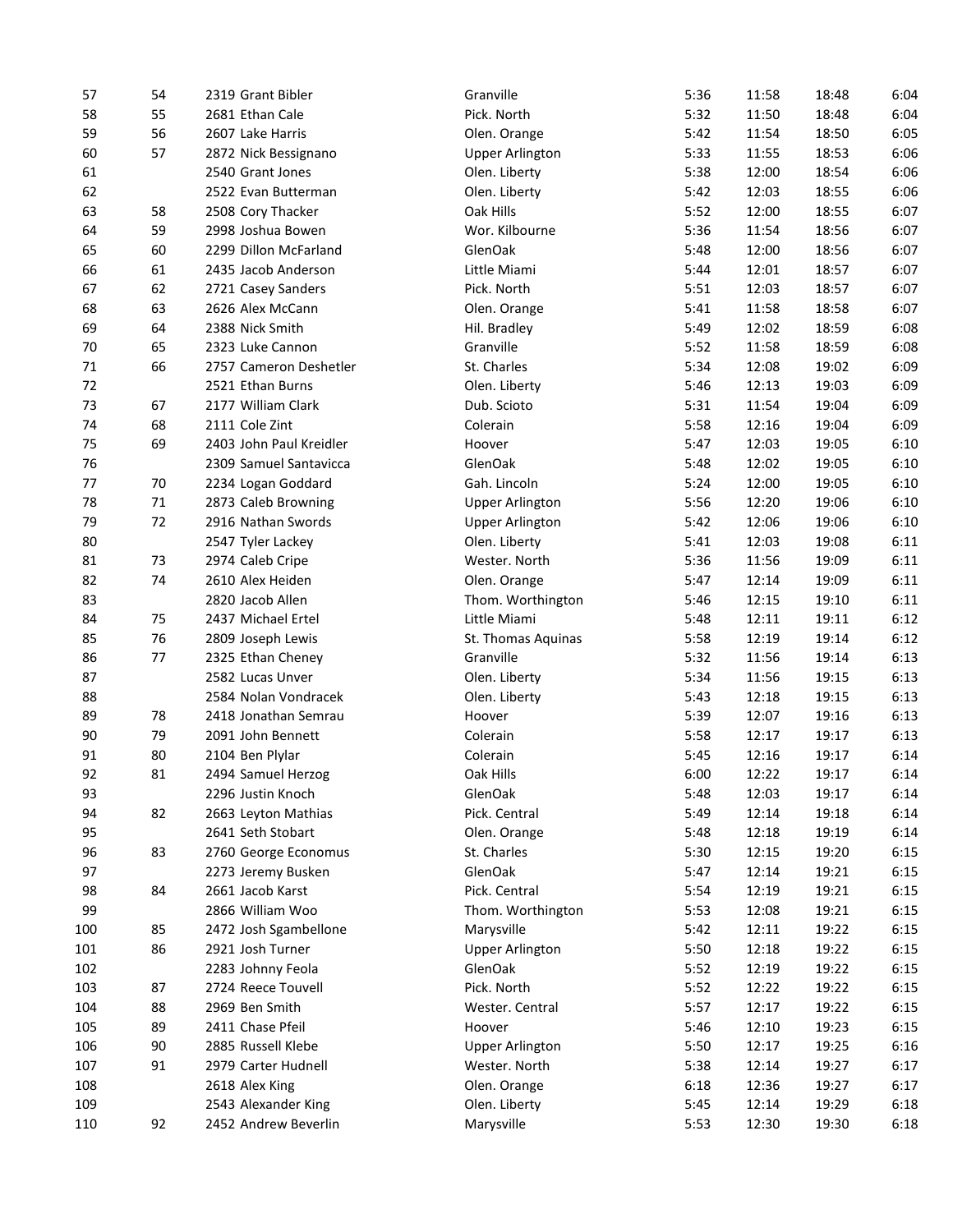| 111 |     | 2531 John Galloway      | Olen. Liberty          | 5:46         | 12:14 | 19:31 | 6:18 |
|-----|-----|-------------------------|------------------------|--------------|-------|-------|------|
| 112 | 93  | 3000 Randy Findell      | Wor. Kilbourne         | 6:04         | 12:31 | 19:33 | 6:19 |
| 113 | 94  | 2159 Ryan Rowe          | Dub. Coffman           | 5:59         | 12:32 | 19:34 | 6:19 |
| 114 | 95  | 2386 Matt Sluzele       | Hil. Bradley           | 5:43         | 12:08 | 19:39 | 6:21 |
| 115 |     | 2275 Dylan Colopy       | GlenOak                | 5:42         | 12:19 | 19:43 | 6:22 |
| 116 | 96  | 2406 Tomek Metz         | Hoover                 | 5:50         | 12:24 | 19:43 | 6:22 |
| 117 |     | 2819 Aditya Airi        | Thom. Worthington      | 6:11         | 12:38 | 19:45 | 6:23 |
| 118 | 97  | 2994 Brice Wilson       | Wester. North          | 5:49         | 12:30 | 19:45 | 6:23 |
| 119 | 98  | 2390 Ben Wagner         | Hil. Bradley           | 5:48         | 12:05 | 19:46 | 6:23 |
| 120 | 99  | 2393 Zach Art           | Hoover                 | 5:48         | 12:25 | 19:46 | 6:23 |
| 121 | 100 | 2818 Trevor Young       | St. Thomas Aquinas     | 5:50         | 12:32 | 19:47 | 6:23 |
| 122 | 101 | 2995 Michael Barnewell  | Wor. Kilbourne         | 6:05         | 12:34 | 19:47 | 6:23 |
| 123 | 102 | 2682 Gavin Cale         | Pick. North            | 5:51         | 12:19 | 19:47 | 6:23 |
| 124 |     | 2603 Andre Jr. Farinazo | Olen. Orange           | 5:58         | 12:31 | 19:47 | 6:23 |
| 125 | 103 | 2960 Jacob Owerns       | Wester. Central        | 5:37         | 12:13 | 19:48 | 6:24 |
| 126 | 104 | 2457 Zack Dumbauld      | Marysville             | 6:00         | 12:35 | 19:48 | 6:24 |
| 127 | 105 | 2981 Drew Mantenieks    | Wester. North          | 5:49         | 12:18 | 19:48 | 6:24 |
| 128 |     | 2911 Calvin Rush        | <b>Upper Arlington</b> | 5:47         | 12:32 | 19:50 | 6:24 |
| 129 |     | 2896 Sean McConnell     | <b>Upper Arlington</b> | 6:24         | 12:59 | 19:51 | 6:24 |
| 130 |     | 2553 Michael McGinnis   | Olen. Liberty          | 5:57         | 12:31 | 19:52 | 6:25 |
|     | 106 |                         | Pick. Central          |              |       | 19:52 | 6:25 |
| 131 |     | 2672 Kevin Wang         | Gah. Lincoln           | 6:10<br>5:33 | 12:46 | 19:54 | 6:25 |
| 132 |     | 2239 Jaire Latta        |                        |              | 12:18 |       |      |
| 133 | 107 | 2365 Damion Bontz       | Hil. Bradley           | 6:00         | 12:34 | 19:55 | 6:26 |
| 134 | 108 | 3009 Harry Morse        | Wor. Kilbourne         | 6:02         | 12:35 | 19:55 | 6:26 |
| 135 | 109 | 2211 Luke Kanner        | Fairfield              | 5:43         | 12:30 | 19:55 | 6:26 |
| 136 | 110 | 2179 Brayden Davis      | Dub. Scioto            | 6:00         | 12:35 | 19:55 | 6:26 |
| 137 | 111 | 2961 Caleb Pelzmann     | Wester. Central        | 5:53         | 12:32 | 19:55 | 6:26 |
| 138 | 112 | 2214 Jarron Lakes       | Fairfield              | 6:03         | 12:37 | 19:57 | 6:26 |
| 139 |     | 2272 Danny Bridenthal   | GlenOak                | 6:12         | 12:41 | 19:57 | 6:26 |
| 140 |     | 2226 Evan Bordner       | Gah. Lincoln           | 6:04         | 12:48 | 19:57 | 6:27 |
| 141 |     | 2730 Zac Wigington      | Pick. North            | 5:54         | 12:39 | 19:58 | 6:27 |
| 142 | 113 | 2120 Michael Brown      | Dub. Coffman           | 6:00         | 12:44 | 19:59 | 6:27 |
| 143 | 114 | 2773 Gavin Legrand      | St. Charles            | 5:40         | 12:26 | 20:00 | 6:27 |
| 144 |     | 2591 Ethan Zaller       | Olen. Liberty          | 6:05         | 12:36 | 20:00 | 6:28 |
| 145 | 115 | 2374 Max Lanum          | Hil. Bradley           | 6:09         | 12:46 | 20:00 | 6:28 |
| 146 |     | 2246 Michael Raymond    | Gah. Lincoln           | 6:01         | 12:48 | 20:02 | 6:28 |
| 147 | 116 | 2207 Finn Gray          | Fairfield              | 5:58         | 12:42 | 20:03 | 6:28 |
| 148 | 117 | 2762 Jacob Franz        | St. Charles            | 6:08         | 12:40 | 20:04 | 6:29 |
| 149 |     | 2652 Patrick Crumley    | Pick. Central          | 6:12         | 12:59 | 20:04 | 6:29 |
| 150 | 118 | 2385 Jason Sluzele      | Hil. Bradley           | 5:55         | 12:30 | 20:04 | 6:29 |
| 151 |     | 2577 Nathan Strakowski  | Olen. Liberty          | 5:55         | 12:30 | 20:04 | 6:29 |
| 152 |     | 2861 Owen Rutter        | Thom. Worthington      | 6:07         | 12:34 | 20:05 | 6:29 |
| 153 |     | 2536 Brady Irelan       | Olen. Liberty          | 6:00         | 12:42 | 20:08 | 6:30 |
| 154 |     | 2640 Logan Sigler       | Olen. Orange           | 6:13         | 12:50 | 20:08 | 6:30 |
| 155 | 119 | 2761 Jacob Egelhoff     | St. Charles            | 5:57         | 12:38 | 20:09 | 6:30 |
| 156 |     | 2875 Nick Chieffo       | <b>Upper Arlington</b> | 6:01         | 12:47 | 20:09 | 6:30 |
| 157 |     | 2858 Ben Remlinger      | Thom. Worthington      | 6:02         | 12:39 | 20:09 | 6:30 |
| 158 |     | 2624 Arman Lopeman      | Olen. Orange           | 6:11         | 12:47 | 20:09 | 6:30 |
| 159 | 120 | 2344 Ethan Shaw         | Granville              | 6:12         | 12:56 | 20:10 | 6:31 |
| 160 |     | 2387 Kevin Slyh         | Hil. Bradley           | 6:14         | 12:58 | 20:10 | 6:31 |
| 161 | 121 | 2758 Christopher Dixon  | St. Charles            | 5:57         | 12:33 | 20:12 | 6:31 |
| 162 |     | 2717 Nikos Rolon        | Pick. North            | 6:07         | 13:01 | 20:14 | 6:32 |
| 163 | 122 | 2966 Nathan Schroeder   | Wester. Central        | 6:09         | 12:53 | 20:16 | 6:32 |
| 164 | 123 | 2453 Chris Borjas       | Marysville             | 5:55         | 12:48 | 20:16 | 6:33 |
|     |     |                         |                        |              |       |       |      |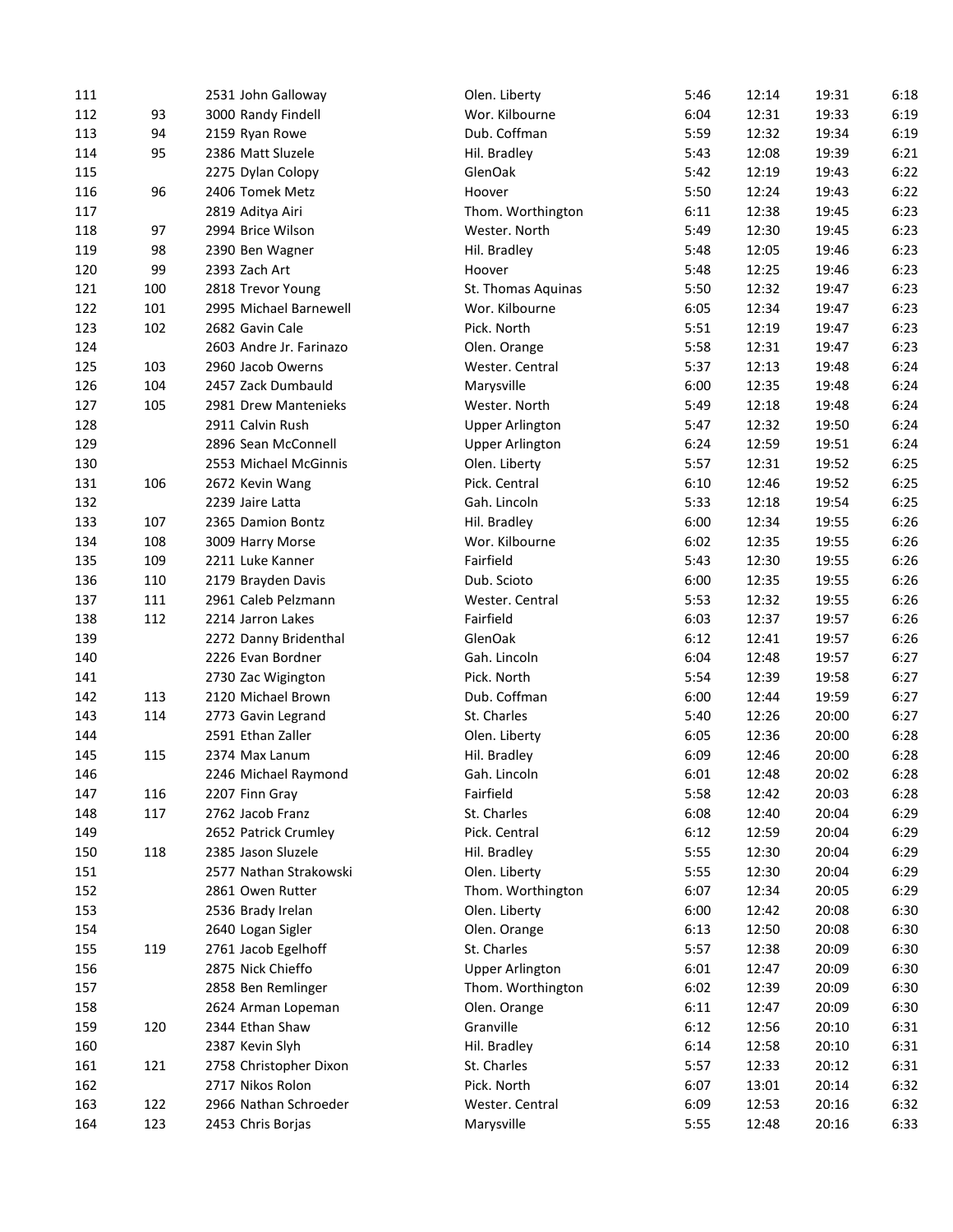| 165 |     | 2616 Nathaniel Ike      | Olen. Orange           | 6:11 | 12:53 | 20:17 | 6:33 |
|-----|-----|-------------------------|------------------------|------|-------|-------|------|
| 166 |     | 2572 Ben Schwieger      | Olen. Liberty          | 6:08 | 12:43 | 20:18 | 6:33 |
| 167 | 124 | 2332 Nick Havill        | Granville              | 6:21 | 13:02 | 20:18 | 6:33 |
| 168 | 125 | 2213 Bryce Lakes        | Fairfield              | 6:09 | 12:50 | 20:18 | 6:33 |
| 169 | 126 | 2169 Chris Yao          | Dub. Coffman           | 6:18 | 13:02 | 20:19 | 6:34 |
| 170 |     | 2922 Manny Tzagournis   | <b>Upper Arlington</b> | 6:03 | 12:51 | 20:20 | 6:34 |
| 171 |     | 2870 Jack Arnold        | <b>Upper Arlington</b> | 5:57 | 12:42 | 20:21 | 6:34 |
| 172 | 127 | 2420 Drew Shotts        | Hoover                 | 6:13 | 12:53 | 20:22 | 6:35 |
| 173 |     | 2573 Dean Sengos        | Olen. Liberty          | 5:51 | 12:45 | 20:23 | 6:35 |
| 174 | 128 | 2481 Josh Zweizig       | Marysville             | 6:05 | 12:53 | 20:26 | 6:36 |
| 175 |     | 2523 Joseph Canfield    | Olen. Liberty          | 6:07 | 12:59 | 20:27 | 6:36 |
| 176 | 129 | 2183 Evan Hall          | Dub. Scioto            | 6:01 | 12:52 | 20:29 | 6:37 |
| 177 | 130 | 2763 Adam Groene        | St. Charles            | 5:59 | 12:46 | 20:31 | 6:37 |
| 178 | 131 | 2105 Tyler Reis         | Colerain               | 5:45 | 12:16 | 20:34 | 6:38 |
| 179 |     | 2298 Jon McCahan        | GlenOak                | 6:10 | 13:05 | 20:34 | 6:38 |
| 180 |     | 2329 Matt Dunning       | Granville              | 6:21 | 13:03 | 20:34 | 6:39 |
| 181 |     | 2910 William Redmond    | <b>Upper Arlington</b> | 6:23 | 13:04 | 20:36 | 6:39 |
| 182 | 132 | 2438 Alexander Fletcher | Little Miami           | 5:59 | 13:07 | 20:37 | 6:39 |
| 183 | 133 | 3005 Maverick List      | Wor. Kilbourne         | 6:04 | 13:04 | 20:37 | 6:39 |
| 184 | 134 | 2113 Richard An         | Dub. Coffman           | 6:13 | 12:58 | 20:38 | 6:40 |
| 185 |     | 2612 Merek Helmer       | Olen. Orange           | 6:25 | 13:13 | 20:38 | 6:40 |
| 186 |     | 3001 Troy Foister       | Wor. Kilbourne         | 6:06 | 13:07 | 20:39 | 6:40 |
| 187 |     | 2867 Clayton Wood       | Thom. Worthington      | 6:14 | 13:01 | 20:40 | 6:40 |
| 188 |     | 2622 Jake Lawrence      | Olen. Orange           | 6:21 | 13:20 | 20:42 | 6:41 |
| 189 |     | 2839 Devin Houdek       | Thom. Worthington      | 6:20 | 13:01 | 20:42 | 6:41 |
|     | 135 | 2138 Lucas Klosterman   | Dub. Coffman           | 6:19 |       | 20:45 | 6:42 |
| 190 |     |                         | Granville              |      | 13:21 | 20:45 | 6:42 |
| 191 |     | 2317 Austin Anderson    |                        | 6:04 | 13:02 |       |      |
| 192 |     | 2884 Collin Isenbarger  | <b>Upper Arlington</b> | 5:51 | 13:00 | 20:46 | 6:42 |
| 193 |     | 3004 Bryan Lawrence     | Wor. Kilbourne         | 6:14 | 13:15 | 20:47 | 6:42 |
| 194 |     | 2798 Jack Wolf          | St. Charles            | 6:22 | 13:15 | 20:47 | 6:43 |
| 195 |     | 2973 Andrew Crawford    | Wester. North          | 6:12 | 13:14 | 20:47 | 6:43 |
| 196 |     | 2310 Michael Stamaton   | GlenOak                | 6:18 | 13:12 | 20:47 | 6:43 |
| 197 |     | 2882 Allen Hu           | <b>Upper Arlington</b> | 6:17 | 13:04 | 20:49 | 6:43 |
| 198 |     | 2228 Taj Caldwell       | Gah. Lincoln           | 6:29 | 13:24 | 20:50 | 6:43 |
| 199 |     | 2627 Sean McCloskey     | Olen. Orange           | 6:07 | 13:04 | 20:50 | 6:43 |
| 200 |     | 2989 Joseph Tener       | Wester. North          | 6:15 | 13:06 | 20:50 | 6:44 |
| 201 |     | 2286 Noah Griffor       | GlenOak                | 6:16 | 13:05 | 20:50 | 6:44 |
| 202 |     | 2899 Jaun Mercado       | <b>Upper Arlington</b> | 6:25 | 13:17 | 20:53 | 6:44 |
| 203 |     | 2416 Will Schneider     | Hoover                 | 6:31 | 13:23 | 20:54 | 6:45 |
| 204 | 136 | 2737 Dylan Davis        | Reynoldsburg           | 6:33 | 13:23 | 20:54 | 6:45 |
| 205 | 137 | 2735 Andrew Crider      | Reynoldsburg           | 6:33 | 13:25 | 20:55 | 6:45 |
| 206 |     | 2756 John Curry         | St. Charles            | 5:54 | 13:04 | 20:55 | 6:45 |
| 207 |     | 2889 Alex Lebron        | <b>Upper Arlington</b> | 6:26 | 13:20 | 20:55 | 6:45 |
| 208 | 138 | 2206 Max Ficker         | Fairfield              | 6:13 | 13:01 | 20:56 | 6:45 |
| 209 |     | 3013 Josiah Schooler    | Wor. Kilbourne         | 6:16 | 13:25 | 20:56 | 6:45 |
| 210 |     | 2327 Eli Davis          | Granville              | 6:23 | 13:17 | 20:56 | 6:46 |
| 211 | 139 | 2740 Gary McCreary      | Reynoldsburg           | 6:11 | 13:07 | 20:58 | 6:46 |
| 212 |     | 2642 Corey Strauss      | Olen. Orange           | 6:24 | 13:18 | 20:58 | 6:46 |
| 213 |     | 2330 Aaron Faler        | Granville              | 6:31 | 13:35 | 20:58 | 6:46 |
| 214 |     | 2529 Benjamin Erd       | Olen. Liberty          | 5:56 | 12:47 | 21:01 | 6:47 |
| 215 |     | 0                       |                        | 5:56 | 12:47 | 21:01 | 6:47 |
| 216 | 140 | 2957 Hunter Matthews    | Wester. Central        | 6:13 | 13:32 | 21:03 | 6:48 |
| 217 |     | 2799 Ben Wolfe          | St. Charles            | 6:16 | 13:16 | 21:05 | 6:49 |
| 218 |     | 2980 Drew larussi       | Wester. North          | 6:23 | 13:25 | 21:06 | 6:49 |
|     |     |                         |                        |      |       |       |      |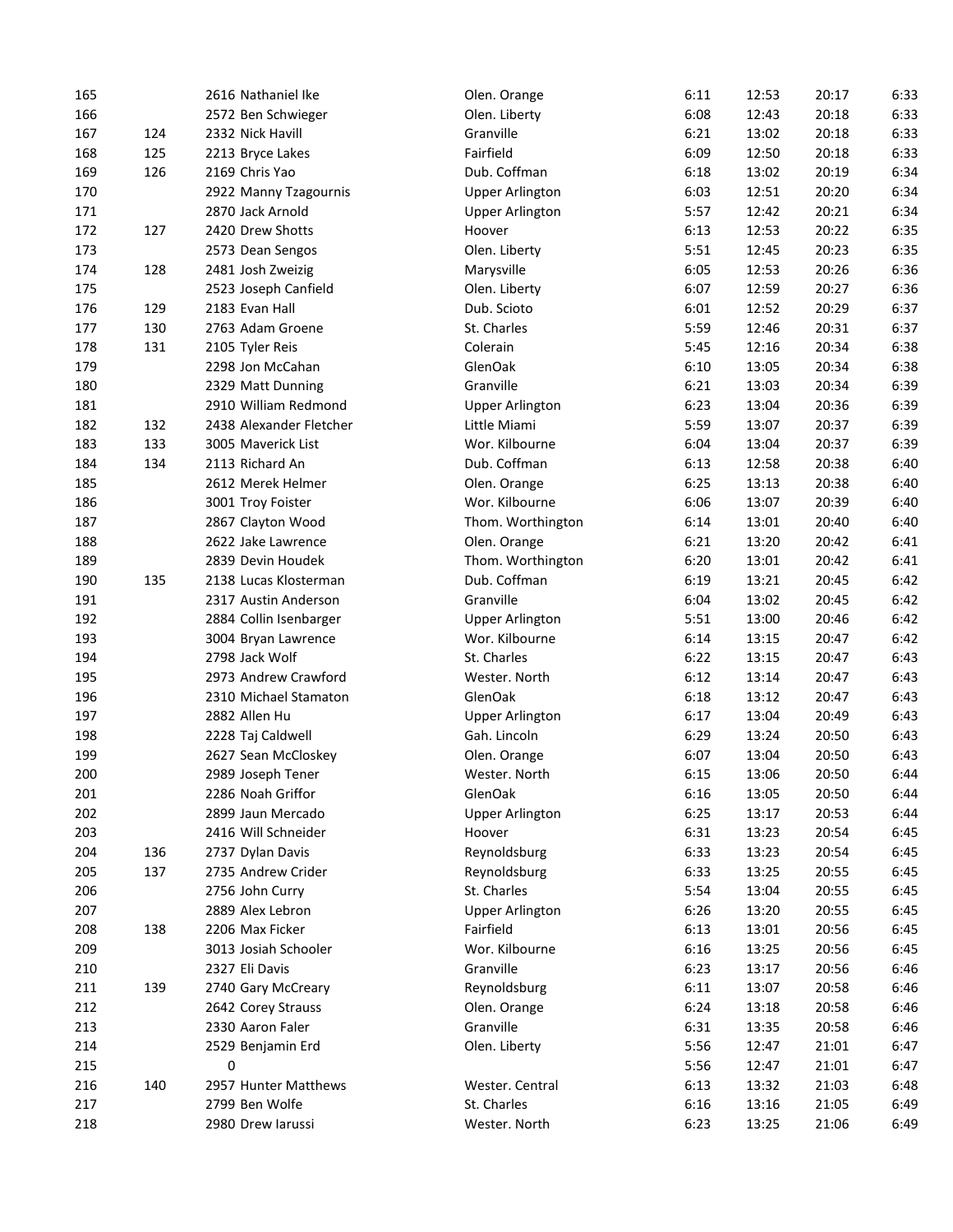| 219 |     | 2271 Michael Beule        | GlenOak                | 6:17 | 13:12 | 21:07 | 6:49 |
|-----|-----|---------------------------|------------------------|------|-------|-------|------|
| 220 |     | 2625 Sean Marin           | Olen. Orange           | 6:42 | 13:41 | 21:07 | 6:49 |
| 221 | 141 | 2180 Brian Max Eveland    | Dub. Scioto            | 6:08 | 13:16 | 21:07 | 6:49 |
| 222 |     | 2575 David Smith          | Olen. Liberty          | 6:21 | 13:29 | 21:08 | 6:49 |
| 223 |     | 2537 Hyunjoon Jo          | Olen. Liberty          | 6:16 | 13:24 | 21:08 | 6:49 |
| 224 |     | 2256 Grant Westfall       | Gah. Lincoln           | 6:28 | 13:26 | 21:09 | 6:50 |
| 225 |     | 2358 Avery Latta          | Del. Hayes             | 6:00 | 13:03 | 21:09 | 6:50 |
| 226 |     | 2643 Ronak Tripathy       | Olen. Orange           | 6:42 | 13:41 | 21:09 | 6:50 |
| 227 | 142 | 2187 Sean McGowan         | Dub. Scioto            | 6:16 | 13:25 | 21:10 | 6:50 |
| 228 |     | 2750 Anthony Aikins       | St. Charles            | 6:22 | 13:36 | 21:10 | 6:50 |
| 229 |     | 2597 Keith Corey          | Olen. Orange           | 6:42 | 13:41 | 21:11 | 6:50 |
| 230 |     | 2318 Caleb Argyle         | Granville              | 6:23 | 13:24 | 21:11 | 6:50 |
| 231 |     | 2338 Joseph Maurer        | Granville              | 6:33 | 13:37 | 21:11 | 6:50 |
| 232 |     | 2311 Josh Tabita          | GlenOak                | 6:39 | 13:38 | 21:13 | 6:51 |
| 233 |     | 2718 Evan Ross            | Pick. North            | 6:17 | 13:26 | 21:13 | 6:51 |
| 234 | 143 | 2459 Brendan Hammond      | Marysville             | 6:10 | 13:17 | 21:14 | 6:51 |
| 235 |     | 2891 Samuel Mahle         | <b>Upper Arlington</b> | 5:54 | 13:18 | 21:15 | 6:51 |
| 236 |     | 2307 Nick Popa            | GlenOak                | 6:23 | 13:29 | 21:15 | 6:51 |
| 237 |     | 2651 Evan Cohen           | Pick. Central          | 6:36 | 13:39 | 21:15 | 6:52 |
| 238 | 144 | 2186 Louis Lipthratt      | Dub. Scioto            | 6:00 | 13:15 | 21:16 | 6:52 |
| 239 |     | 2346 Kieran Sutliff       | Granville              | 6:26 | 13:25 | 21:18 | 6:52 |
| 240 |     | 2894 Andrew Mastruserio   | <b>Upper Arlington</b> | 6:30 | 13:37 | 21:19 | 6:53 |
| 241 |     | 2397 Max Faass            | Hoover                 | 6:24 | 13:28 | 21:19 | 6:53 |
| 242 |     | 2723 Hunter Thiede        | Pick. North            | 6:36 | 13:47 | 21:21 | 6:54 |
|     |     |                           |                        |      |       |       |      |
| 243 |     | 3018 Joe Wasik            | Wor. Kilbourne         | 6:12 | 13:23 | 21:21 | 6:54 |
| 244 |     | 2335 Mason Knight         | Granville              | 6:35 | 13:38 | 21:22 | 6:54 |
| 245 | 145 | 2148 Sean McDerment       | Dub. Coffman           | 6:38 | 13:36 | 21:23 | 6:54 |
| 246 |     | 2563 Elite Jlord Polintan | Olen. Liberty          | 6:38 | 13:36 | 21:23 | 6:54 |
| 247 | 146 | 2468 Caleb Powell         | Marysville             | 6:21 | 13:33 | 21:23 | 6:54 |
| 248 |     | 2527 William Denk         | Olen. Liberty          | 6:34 | 13:38 | 21:24 | 6:55 |
| 249 | 147 | 2103 Edem Nevis           | Colerain               | 6:21 | 13:33 | 21:25 | 6:55 |
| 250 |     | 2274 Rocco Cleavenger     | GlenOak                | 6:42 | 13:39 | 21:25 | 6:55 |
| 251 | 148 | 2102 Adam Matre           | Colerain               | 6:34 | 13:39 | 21:26 | 6:55 |
| 252 | 149 | 2964 Zach Rush            | Wester. Central        | 6:03 | 12:44 | 21:27 | 6:55 |
| 253 | 150 | 2486 Kevin Callahan       | Oak Hills              | 6:20 | 13:28 | 21:27 | 6:55 |
| 254 |     | 2752 Matthew Bruggeman    | St. Charles            | 6:32 | 13:38 | 21:28 | 6:56 |
| 255 |     | 2382 Alec Razor           | Hil. Bradley           | 6:28 | 13:32 | 21:28 | 6:56 |
| 256 | 151 | 2106 Kadin Rioux          | Colerain               | 6:45 | 13:48 | 21:28 | 6:56 |
| 257 |     | 2395 Reid Bullock         | Hoover                 | 6:30 | 13:45 | 21:33 | 6:57 |
| 258 |     | 2725 Vasmi Vanguri        | Pick. North            | 6:29 | 13:40 | 21:35 | 6:58 |
| 259 |     | 2284 Jace Floyd           | GlenOak                | 6:39 | 13:40 | 21:36 | 6:58 |
| 260 |     | 2636 Tyler Sauer          | Olen. Orange           | 6:35 | 13:33 | 21:38 | 6:59 |
| 261 |     | 2650 Kyle Chapman         | Pick. Central          | 6:39 | 14:08 | 21:39 | 6:59 |
| 262 | 152 | 2112 Brette An            | Dub. Coffman           | 6:37 | 13:48 | 21:42 | 7:00 |
| 263 | 153 | 2441 Benjamin Long        | Little Miami           | 6:23 | 13:38 | 21:43 | 7:01 |
| 264 |     | 2614 Jason Hong           | Olen. Orange           | 6:41 | 13:47 | 21:45 | 7:01 |
| 265 |     | 2674 Brandon Arnett       | Pick. North            | 6:33 | 13:47 | 21:45 | 7:01 |
| 266 |     | 3019 Connor Watson        | Wor. Kilbourne         | 6:35 | 13:47 | 21:46 | 7:01 |
| 267 |     | 2912 Elijah Shoemaker     | <b>Upper Arlington</b> | 6:22 | 13:40 | 21:47 | 7:02 |
| 268 |     | 2883 Louis Hutchinson     | <b>Upper Arlington</b> | 6:29 | 13:45 | 21:48 | 7:02 |
| 269 |     | 2800 Zach Youger          | St. Charles            | 6:31 | 13:40 | 21:48 | 7:02 |
| 270 |     | 2567 James Rogers         | Olen. Liberty          | 6:02 | 13:24 | 21:49 | 7:03 |
| 271 |     | 2895 Kyle McCabe          | <b>Upper Arlington</b> | 6:40 | 13:58 | 21:51 | 7:03 |
| 272 | 154 | 2201 Jack Biondo          | Fairfield              | 6:09 | 13:28 | 21:52 | 7:03 |
|     |     |                           |                        |      |       |       |      |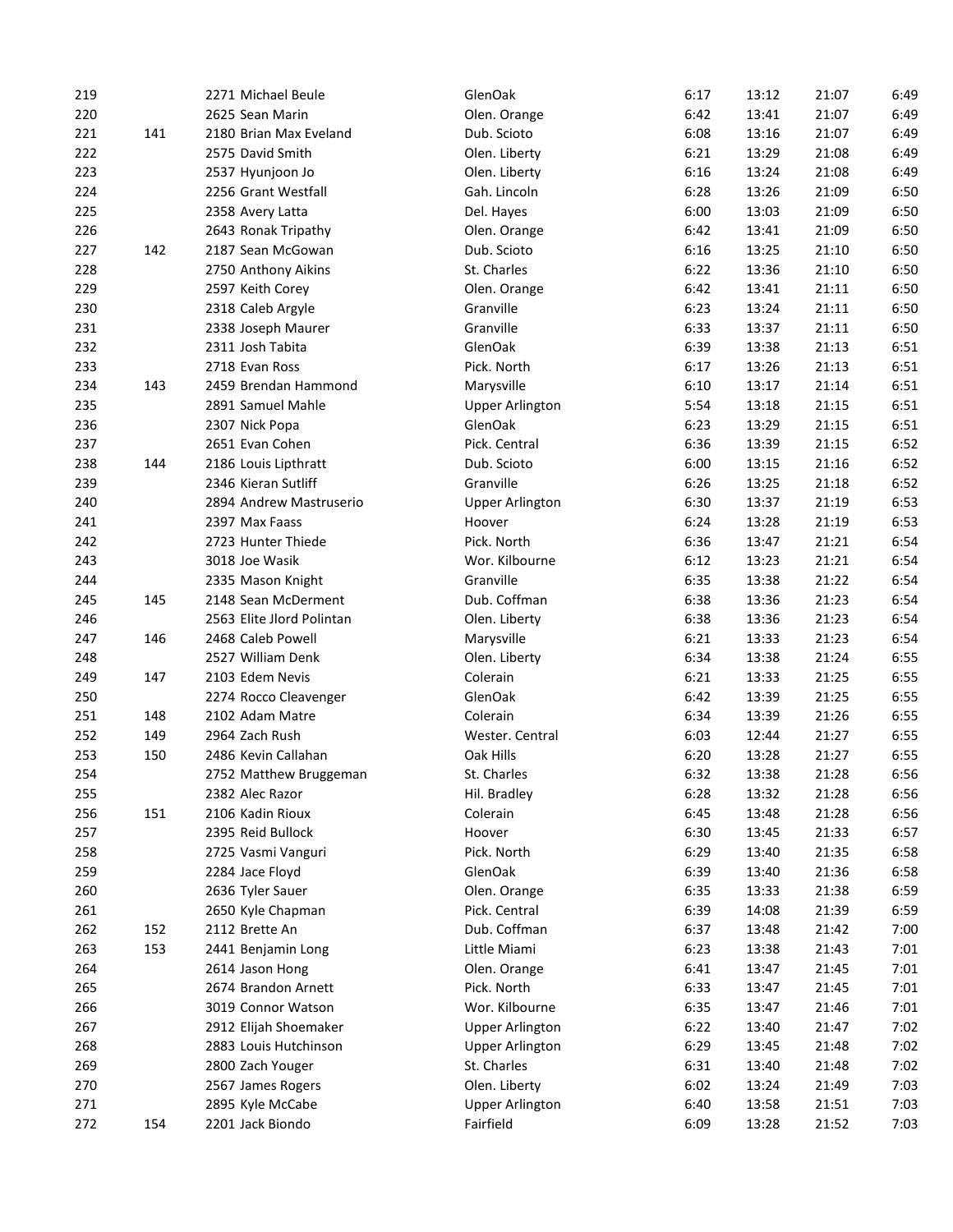| 273 |     | 2613 Michael Holmes        | Olen. Orange                          | 6:42 | 13:48 | 21:54 | 7:04 |
|-----|-----|----------------------------|---------------------------------------|------|-------|-------|------|
| 274 |     | 2927 Brandon Weaver        | <b>Upper Arlington</b>                | 6:36 | 13:58 | 21:55 | 7:04 |
| 275 | 155 | 2503 Alexander Passalacqua | Oak Hills                             | 6:26 | 13:50 | 21:56 | 7:05 |
| 276 |     | 2846 Simon Louisin         | Thom. Worthington                     | 6:27 | 13:31 | 21:57 | 7:05 |
| 277 |     | 2951 Adam Henshaw          | Wester. Central                       | 6:46 | 14:17 | 22:00 | 7:06 |
| 278 |     | 2836 Jon Galasso           | Thom. Worthington                     | 6:35 | 13:51 | 22:00 | 7:06 |
| 279 |     | 2795 Nathaniel Thomas      | St. Charles                           | 6:32 | 13:51 | 22:02 | 7:07 |
| 280 |     | 2462 Grant Kessler         | Marysville                            | 6:42 | 13:49 | 22:03 | 7:07 |
| 281 |     | 2852 Nathan Mild           | Thom. Worthington                     | 6:53 | 14:07 | 22:06 | 7:08 |
| 282 |     | 2647 Baru Yogesh           | Olen. Orange                          | 6:46 | 14:01 | 22:06 | 7:08 |
| 283 |     | 2775 Alex Leonard          | St. Charles                           | 6:43 | 14:07 | 22:08 | 7:09 |
| 284 | 156 | 2219 Trevor Robertson      | Fairfield                             | 6:21 | 13:47 | 22:09 | 7:09 |
| 285 |     | 2978 Ryan Heighton         | Wester. North                         | 6:58 | 14:16 | 22:10 | 7:09 |
| 286 |     | 2559 Jacob Newman          | Olen. Liberty                         | 6:47 | 13:59 | 22:16 | 7:11 |
| 287 |     | 2422 Christopher Thomas    | Hoover                                | 7:00 | 14:23 | 22:17 | 7:12 |
| 288 | 157 | 2497 Brett Leatherman      | Oak Hills                             | 6:57 | 14:30 | 22:18 | 7:12 |
| 289 |     | 2823 Marcos Benito         | Thom. Worthington                     | 6:34 | 13:54 | 22:19 | 7:12 |
| 290 | 158 | 2744 Michael Strefelt      | Reynoldsburg                          | 6:39 | 14:09 | 22:19 | 7:12 |
| 291 |     | 2127 Nicolas Dovgopoly     | Dub. Coffman                          | 7:02 | 14:25 | 22:21 | 7:13 |
| 292 |     | 2774 Will Leithauser       | St. Charles                           | 6:52 | 14:24 | 22:30 | 7:16 |
| 293 |     | 2478 Evan Urban            | Marysville                            | 6:46 | 14:23 | 22:32 | 7:16 |
| 294 |     | 2594 Roger Beaumier        | Olen. Orange                          | 6:41 | 14:00 | 22:34 | 7:17 |
| 295 |     | 2123 Camden Dezse          | Dub. Coffman                          | 6:39 | 14:15 | 22:36 | 7:18 |
| 296 |     | 2221 Trevor Simpson        | Fairfield                             | 6:37 | 14:09 | 22:38 | 7:18 |
| 297 |     | 2864 Benjamin Smith        | Thom. Worthington                     | 6:40 | 14:08 | 22:39 | 7:19 |
|     |     | 2878 Samuel Dimon          |                                       |      |       | 22:46 | 7:21 |
| 298 |     | 2779 Mitchell McClain      | <b>Upper Arlington</b><br>St. Charles | 6:43 | 14:18 |       | 7:21 |
| 299 |     |                            |                                       | 6:41 | 14:13 | 22:48 |      |
| 300 |     | 2116 Grant Baker           | Dub. Coffman                          | 6:42 | 14:15 | 22:50 | 7:22 |
| 301 |     | 2287 Elijah Grubbs         | GlenOak                               | 6:47 | 14:25 | 22:51 | 7:22 |
| 302 |     | 2396 Nic Dematteis         | Hoover                                | 6:31 | 14:04 | 22:52 | 7:23 |
| 303 |     | 2164 Mukund Tarimala       | Dub. Coffman                          | 6:53 | 14:33 | 22:52 | 7:23 |
| 304 |     | 2243 Sreekar Miriyala      | Gah. Lincoln                          | 7:04 | 14:43 | 22:53 | 7:23 |
| 305 |     | 2241 Dylan Marcum          | Gah. Lincoln                          | 6:56 | 14:34 | 22:53 | 7:23 |
| 306 |     | 2255 Jon Swelstad          | Gah. Lincoln                          | 7:02 | 14:36 | 22:54 | 7:23 |
| 307 |     | 2991 Ben Watson            | Wester. North                         | 7:03 | 14:39 | 22:56 | 7:24 |
| 308 |     | 2132 Alexander Herridge    | Dub. Coffman                          | 7:16 | 14:57 | 22:58 | 7:25 |
| 309 |     | 2405 Derek McKinney        | Hoover                                | 6:54 | 14:38 | 23:02 | 7:26 |
| 310 |     | 2705 Jared Moore           | Pick. North                           | 6:40 | 14:21 | 23:02 | 7:26 |
| 311 |     | 2840 Will Houser           | Thom. Worthington                     | 6:58 | 14:59 | 23:04 | 7:27 |
| 312 |     | 2838 Tyler Holmes          | Thom. Worthington                     | 6:48 | 14:43 | 23:09 | 7:28 |
| 313 |     | 2163 David Tano            | Dub. Coffman                          | 6:26 | 14:24 | 23:10 | 7:29 |
| 314 |     | 2291 Clay Hawkins          | GlenOak                               | 7:06 | 14:56 | 23:11 | 7:29 |
| 315 |     | 2479 Ethan Van Buskirk     | Marysville                            | 6:40 | 14:38 | 23:11 | 7:29 |
| 316 |     | 2173 Wesley Barwinski      | Dub. Scioto                           | 7:12 | 14:51 | 23:12 | 7:29 |
| 317 |     | 2153 John Pero             | Dub. Coffman                          | 6:59 | 14:42 | 23:20 | 7:32 |
| 318 |     | 2863 Kevin Schlichting     | Thom. Worthington                     | 6:41 | 14:32 | 23:22 | 7:32 |
| 319 |     | 2832 Conal Donovan         | Thom. Worthington                     | 7:03 | 14:46 | 23:25 | 7:34 |
| 320 |     | 2548 Paul Lilko            | Olen. Liberty                         | 7:02 | 14:58 | 23:37 | 7:37 |
| 321 |     | 2959 Avery Miller          | Wester. Central                       | 6:54 | 14:49 | 23:41 | 7:39 |
| 322 |     | 2772 Zachary Kranz         | St. Charles                           | 7:05 | 14:54 | 23:47 | 7:41 |
| 323 |     | 2728 Andy Watros           | Pick. North                           | 6:27 | 14:55 | 23:51 | 7:42 |
| 324 |     | 2918 Andrew Thompson       | <b>Upper Arlington</b>                | 6:52 | 15:07 | 23:52 | 7:42 |
| 325 |     | 2203 Connor Brewer         | Fairfield                             | 6:42 | 14:40 | 23:53 | 7:42 |
| 326 |     | 2907 William Price         | <b>Upper Arlington</b>                | 6:47 | 14:47 | 23:54 | 7:43 |
|     |     |                            |                                       |      |       |       |      |